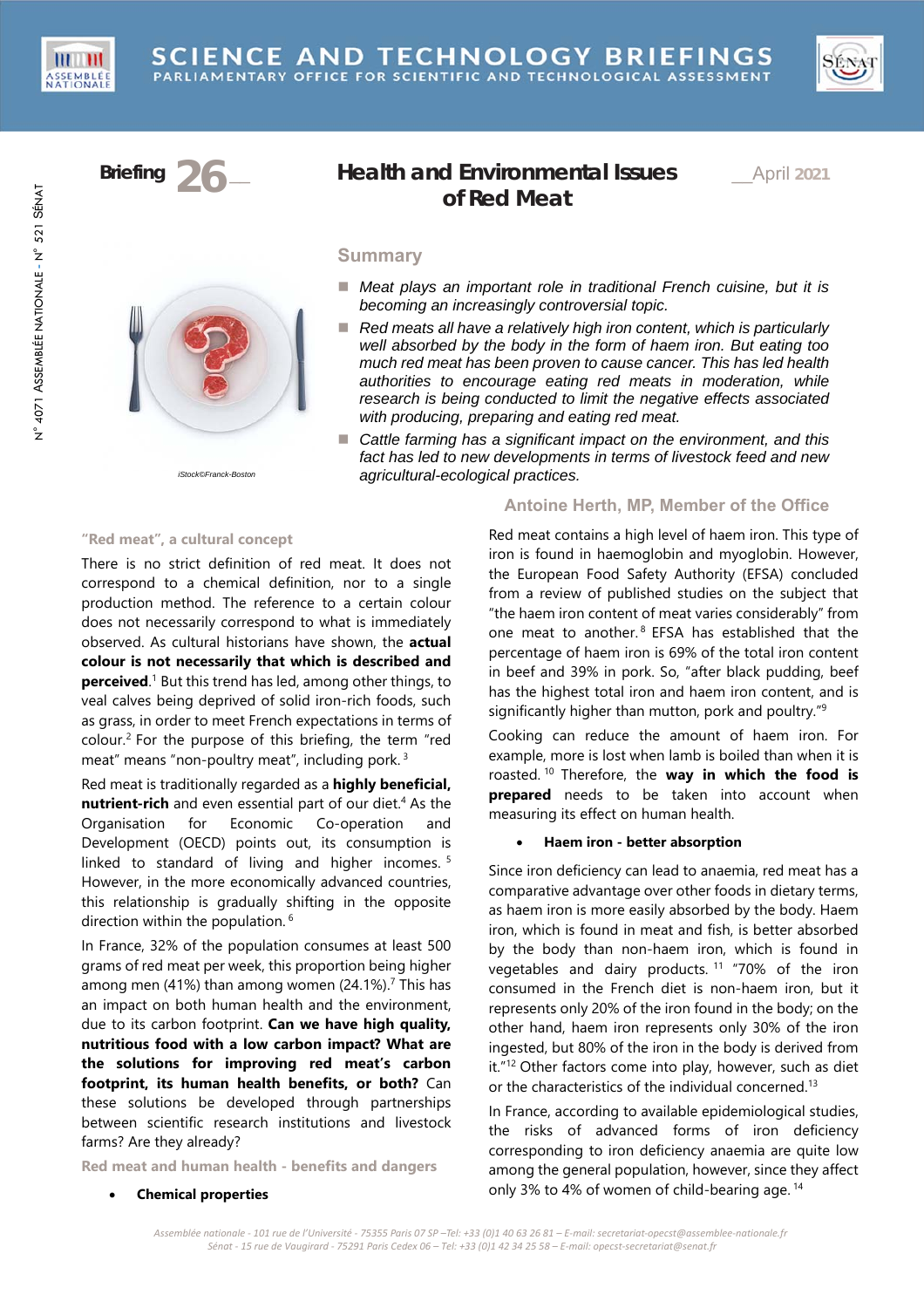#### **Cancer risk**

While eating red meat has its benefits, it also has its risks. "Experimental studies have identified haem iron as a major factor in meat-induced colonic carcinogenesis".15 During digestion, haem iron produces an enzymatic reaction that catalyses the oxidation of lipids to form alkenals. These alkenals are both cytotoxic and genotoxic, i.e. they lyse colonic cells and cause breaks in their DNA.

The National Nutrition and Health Programme (PNNS – Programme national nutrition santé) therefore recommends that people should not eat more than 500 grams of red meat per week.<sup>16</sup> For deli meats, or *charcuterie*, the maximum limit is set at 150 grams per week (PNNS 2019-2023). In 2018, the International Agency for Research on Cancer classified deli meats as a known human carcinogen. This was based on the findings of a working group of 22 international experts.<sup>17</sup>

In 2015, more than 4,000 cancers were attributable to the consumption of processed meat in France. More than 4/5 of these were colorectal cancers. During the same period, there were approximately 2,000 cancers attributable to red meat consumption, with roughly the same proportion of colorectal cancers. The WHO has also classified red meat as carcinogenic. Based on meta-analyses, it estimates that eating 100g of red meat per day increases the risk of death from this type of cancer by an average of 17%. This increase is 18% if 50 g of deli meats are consumed each day.

#### **Cardiovascular risks**

Two meta-analyses have shown that eating more meat and processed meat is associated with a significant increase in the risk of cardiovascular disease, particularly stroke: eating 50g of processed meat increases the risk of stroke by  $42\%$ <sup>18</sup> and eating 100g of meat, half of which is processed, increases the same risk by 10%.19

For both colorectal cancer and cardiovascular disease, reducing red meat consumption has been shown to reduce the associated risks. This health recommendation is particularly relevant for people who eat a lot of red meat (eight times per week).20

#### **Can we expect to see new recommendations?**

Initial experimental studies suggest that this effect may be reduced by consuming certain antioxidants, such as polyphenols. 21 For example, an epidemiological study found a reduced risk of colorectal adenomas in women who eat a lot of antioxidants. Including vegetables in the same food bowl may reduce the carcinogenic risk associated with meat consumption.

The results do not provide a sufficient level of evidence to establish a prevention policy for the general population, or at least not yet, but current research is promising.

# **Objective risk reduction strategies**

The consensus of the consulted practitioners is that

nutrition recommendations only affect those who are already aware of them and therefore less concerned by them. In this respect, the trials carried out to improve the supply of meat itself, in terms of its benefits for human health, are particularly significant.<sup>22</sup>

Some meat preparation methods prevent lipid peroxidation during ingestion. Marinating beef with extracts of grape-olive antioxidants is one of these prevention methods.<sup>23</sup> Turmeric is also a good choice of seasoning, but it makes the meat less attractive to consumers as it affects its "red" colour.<sup>24</sup>

Further up the food chain, at the production stage, "recognising the role of peroxidation and nitrosylation opens up the possibility of reducing nutritional risks by adding antioxidants (...) to meat products during production or by incorporating them into livestock feed".25 The use of antioxidants in cattle feed may even have a twofold benefit, for human health and for the environment, as it reduces the methanogenic activity of cattle.

# **Red meat and the environment**

Red meat consumption has environmental implications, particularly for animal welfare, direct pollution and carbon footprint. The first two points depend largely on the farming method and are beyond the scope of this briefing, even though they are the subject of serious debate in society.

The focus here will be on ruminant livestock, mainly cattle, and the significant contribution it makes to greenhouse gas (GHG) emissions. We can therefore assume that cutting meat out of our diet is better for the climate. A recent study has established a Kaya equation in which the number of livestock appears to be the main multiplier of GHG emissions from livestock farming in France. But the authors themselves believe that "the potential to reduce GHG emissions is difficult to understand unless we adopt a systemic approach that takes into account other external environmental factors such as biodiversity, soil conservation, carbon stocks and animal welfare".26

In fact, some agricultural areas cannot be used for anything other than livestock farming, unless they are converted to other uses such as forestry.

A more detailed approach shows a marked variation in emissions according to the type of farming. For every 100g of protein produced in the form of beef, the average carbon footprint is 25 kilograms in carbon dioxide equivalents, but the values show a wide statistical spread,<sup>27</sup> from 9kg for the first decile to 105kg for the last. This has prompted a great deal of research into how to make production techniques more carbon efficient.

# **Measuring environmental impact**

The environmental balance of beef and veal varies according to the calculation methods used.

The FAO uses the *"life cycle assessment"* to attribute 14.5%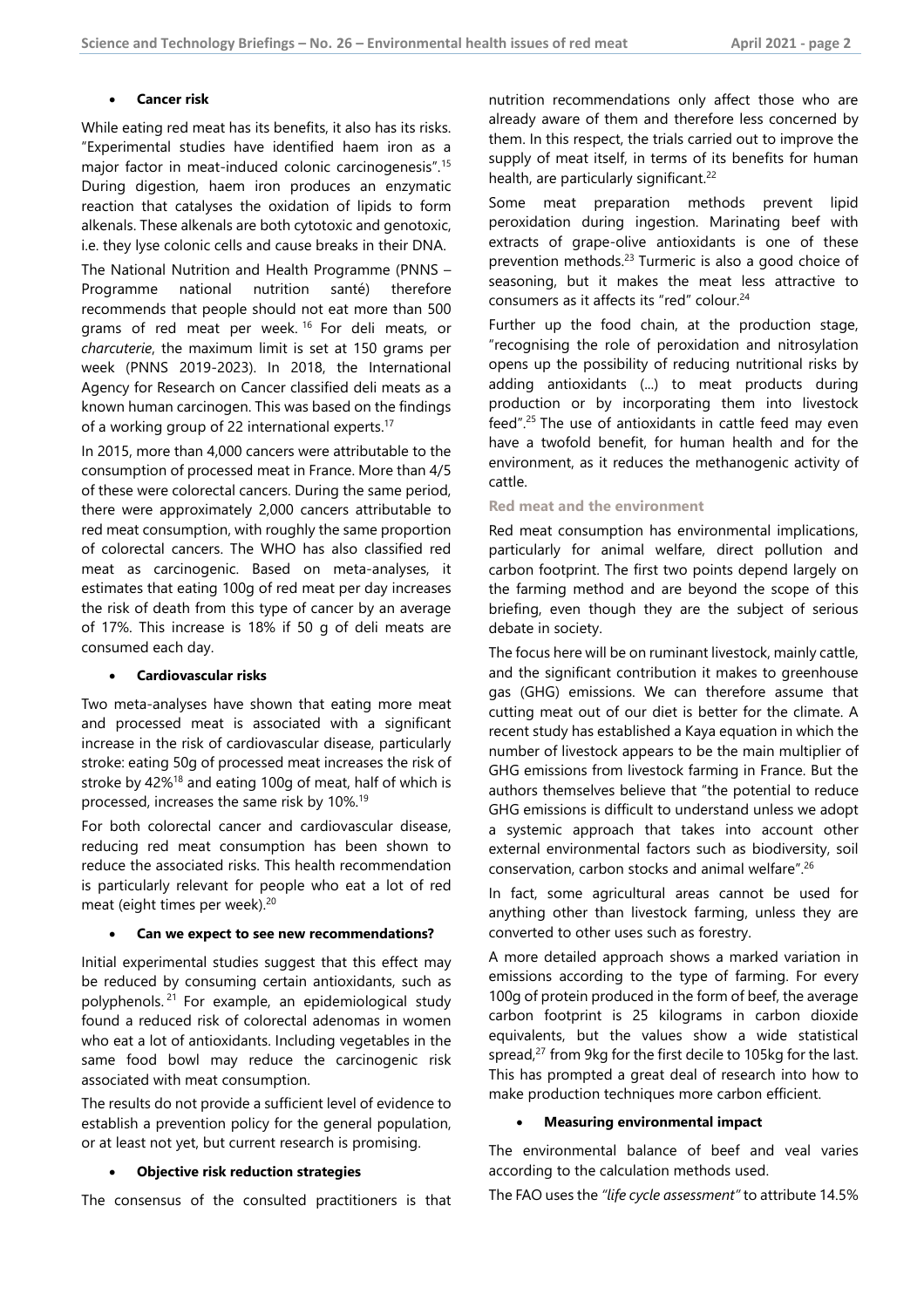of anthropogenic emissions to livestock farming. This includes emissions from the entire supply chain, from land use and producing feed, through to breeding, slaughter and transporting the meat to the point of sale "With emissions estimated at 7.1 giga-tonnes of carbon dioxide equivalents per year, or 14.5% of human-induced GHG emissions, it is clear that the livestock sector plays a significant role in climate change, with beef and dairy production accounting for the majority of these emissions, at 41% and 20% respectively." 28 However, significant differences in estimates have been reported.<sup>29</sup> In any case, direct emissions from individual farms are not solely attributable to animals. Of course, the main gases emitted are methane  $(CH<sub>4</sub>)$  generated by enteric fermentation and livestock manure, and nitrous oxide (N2O), essentially linked to the agro-system nitrogen cycle (nitrogen emissions from fertilisers and manure, and ammonia emissions from livestock farming - mainly cattle). Carbon dioxide  $(CO_2)$  is produced by burning fossil fuels (mainly tractor fuel) and soil treatments such as lime.<sup>30</sup>

Nevertheless, the main source of methane  $(CH_4)$ emissions in mainland France is livestock farming. This is due to enteric fermentation and the handling of animal waste, with the remainder corresponding to emissions from rice fields. Between 1990 and 2017, these emissions decreased slightly, mainly owing to a decrease in the number of dairy cows. But other factors have had the opposite effect, such as the increase in manure management systems. In terms of  $CO<sub>2</sub>$  equivalent, the livestock sub-sector represents 48% of emissions from the agricultural sector, mainly due to  $CH<sub>4</sub>$ .<sup>31</sup>

#### **Positive external environmental factors**

While the livestock sector's negative environmental impact often far exceeds the impact of the livestock itself, agricultural experts are calling for its positive environmental factors to be taken into account as well.<sup>32</sup>

Grass-fed livestock contributes to producing high-quality water thanks to the filtering power of the grasslands.<sup>33</sup>

Secondly, ruminants can produce milk and meat from fodder that is not suitable for human consumption. Furthermore, grassland stores carbon. <sup>34</sup> Finally, sustainable grasslands are recognised as an important source of biodiversity in Europe.

#### **A broader environmental impact**

To measure the environmental impact of livestock farming, there are five main factors to be considered: GHG emissions and changes in soil carbon stocks, water quality, air quality, the use of natural resources, and land use and the impact on biodiversity.<sup>35</sup>

#### **Available action mechanisms**

In a report, INRAE proposed ten measures to reduce the environmental impact of livestock farming,<sup>36</sup> including: reduce the use of synthetic mineral fertilisers, by making better use of them and by increasing the value of organic resources, in order to reduce  $N_2O$  emissions; increase the share of legumes in field crops and temporary grasslands; develop No-Till Agriculture Practices to store carbon in the soil; reduce the amount of protein in animal feed to limit the nitrogen content of manure and reduce  $N_2O$ emissions; encourage agro-forestry and the planting of hedgerows to increase carbon storage in the soil and plant biomass; optimise grassland management to improve carbon storage; develop technologies, particularly methanisation, and install gas flares to reduce CH4 emissions associated with the storage of manure.

#### **Indirect improvements**

Several indirect avenues for improvement are being explored. First of all, fatty waste from the food industry can be recycled or reused, thus reducing mass losses.<sup>37</sup> In addition, there are a number of strategies for reducing air pollutants and GHG emissions generated by agriculture and farming. $38$  Ammonia (NH<sub>3</sub>) mitigation measures can be applied to livestock buildings (air cleaning and removing animal waste), as well as to manure storage (covering storage pits and manure piles) and manure spreading (faster incorporation into the soil).

Finally, methanisation, as a natural biological process, enables us to use organic matter, such as waste, livestock manure or crop surplus, to produce biogas. This biogas can be used to generate electricity and heat cogeneration), or injected into the natural gas network (purified biogas). Using biogas as a renewable source of heat, electricity or fuel can replace the use of  $CO<sub>2</sub>$ -emitting fossil fuels. 39

### **The specifics of enteric fermentation**

Ruminants get their name from the enteric fermentation that takes place in their rumen. This fermentation leads to the formation of methane  $(CH_4)$ , the extent of which depends on the species, their development, and the quality and quantity of the food they eat.

In its 7<sup>th</sup> recommendation, INRAE proposes substituting carbohydrates for unsaturated fats in intensive livestock farming and using an additive (nitrate) in cattle feed in order to reduce enteric  $CH<sub>4</sub>$  production. According to some studies, adding legumes and chicory to cattle feed could reduce enteric methane emissions by up to 20%.40

## **Direct improvements**

Another area where significant improvements can be made is in livestock farming practices.

For example, one study has shown how the genetic qualities of Charolais cattle can be combined with a more efficient animal feed to reduce enteric methane emissions. 41 Therefore, genetically improving livestock breeds is one way to mitigate the problem.

More specifically, in France, heifers calve at 28 or 29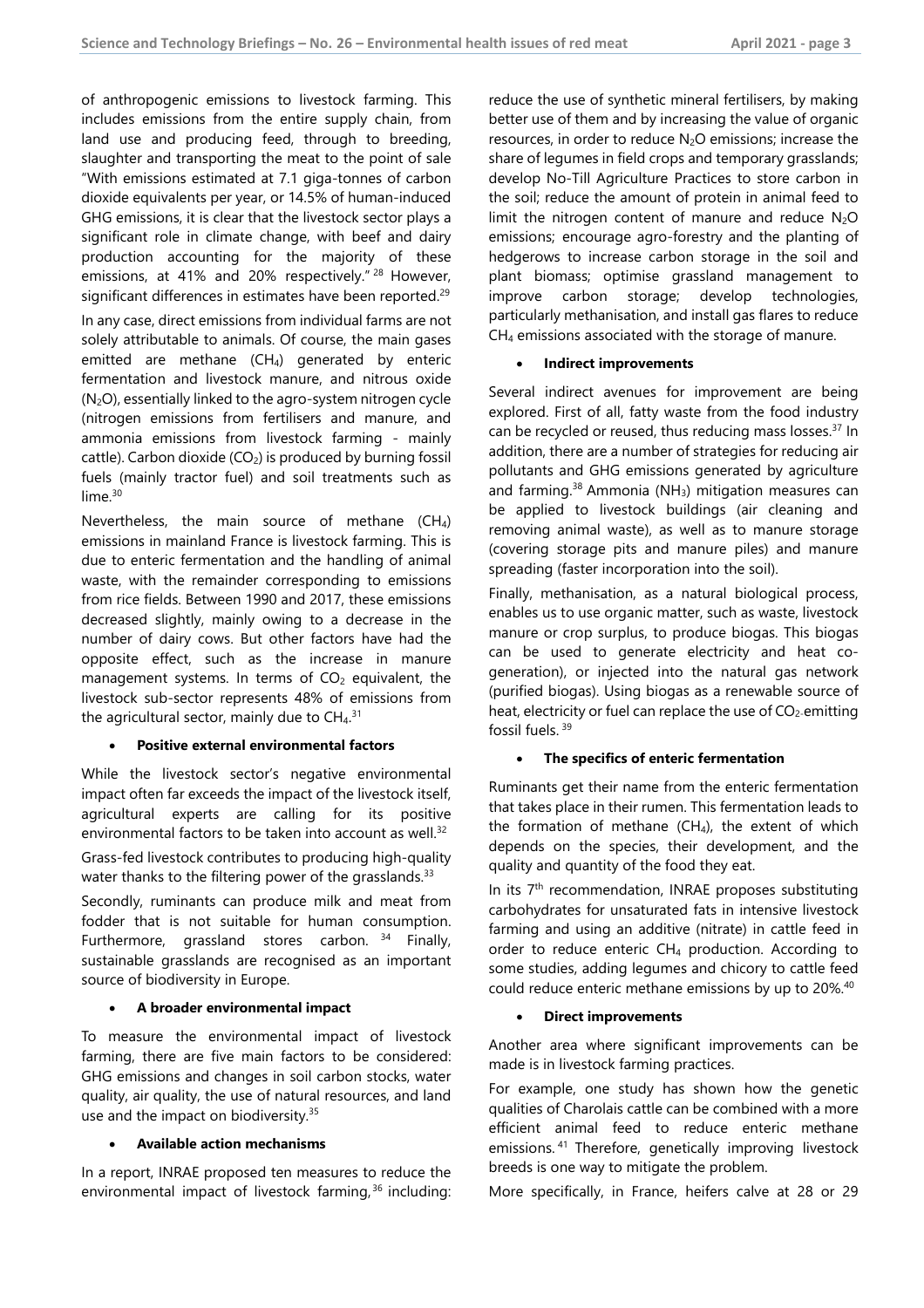months, compared with 24 months elsewhere in Europe. By calving them earlier, we could reduce the average GHG emissions of a farm by about 3%. 42 A better balance between dairy and beef cows, or suckler cows, which produce less meat for the same amount of grass (or feed) consumed, also helps to control environmental impact.43

However, neither the objective evaluation of the environmental impact of local livestock farms nor the search for practical improvements are sufficient to address the issue of the need for traceability of imported products, particularly with regard to deforestation and biodiversity losses.44

### **Cattle: a link in the biodiversity chain?**

An INRAE study has highlighted that "dejecta [from domestic herbivores, sheep, cattle, horses] contribute to biodiversity in agricultural systems through their impact on environmental heterogeneity". 45 Their presence in the grassland ecosystem helps to maintain coprophagous beetles, commonly known as dung beetles.<sup>46</sup>

Taking this approach to the extreme, the Dutch Taurus Foundation supports experiments in rewilding. This is based on re-introducing large herbivores, in the Côa Valley (Portugal) with wild horses, $47$  or in the southern Carpathians in the form of bison.  $48$  In these radical experiments, humans take a back seat to nature, and the entire biodiversity chain is reconstituted without us.

**Nutritional choices and the environment** 

The models developed for analysing the environmental impact of red meat are based on complex nutritional assumptions. People can choose from a range of balanced diets in which meat is more or less important, or sometimes not included at all.<sup>49</sup> These diets are not built up by simple substitution – for example, replacing animal proteins with plant proteins – but require comprehensive regulation.

Recommendations for healthy and sustainable diets are very much dependent on culture, tradition and society. This briefing demonstrates that the health and environmental impact of red meat can be improved, particularly through moderating its consumption, without necessarily eliminating it.

*The Office's websites:* 

*http://www.assemblee-nationale.fr/commissions/opecst-index.asp http://www.senat.fr/opecst*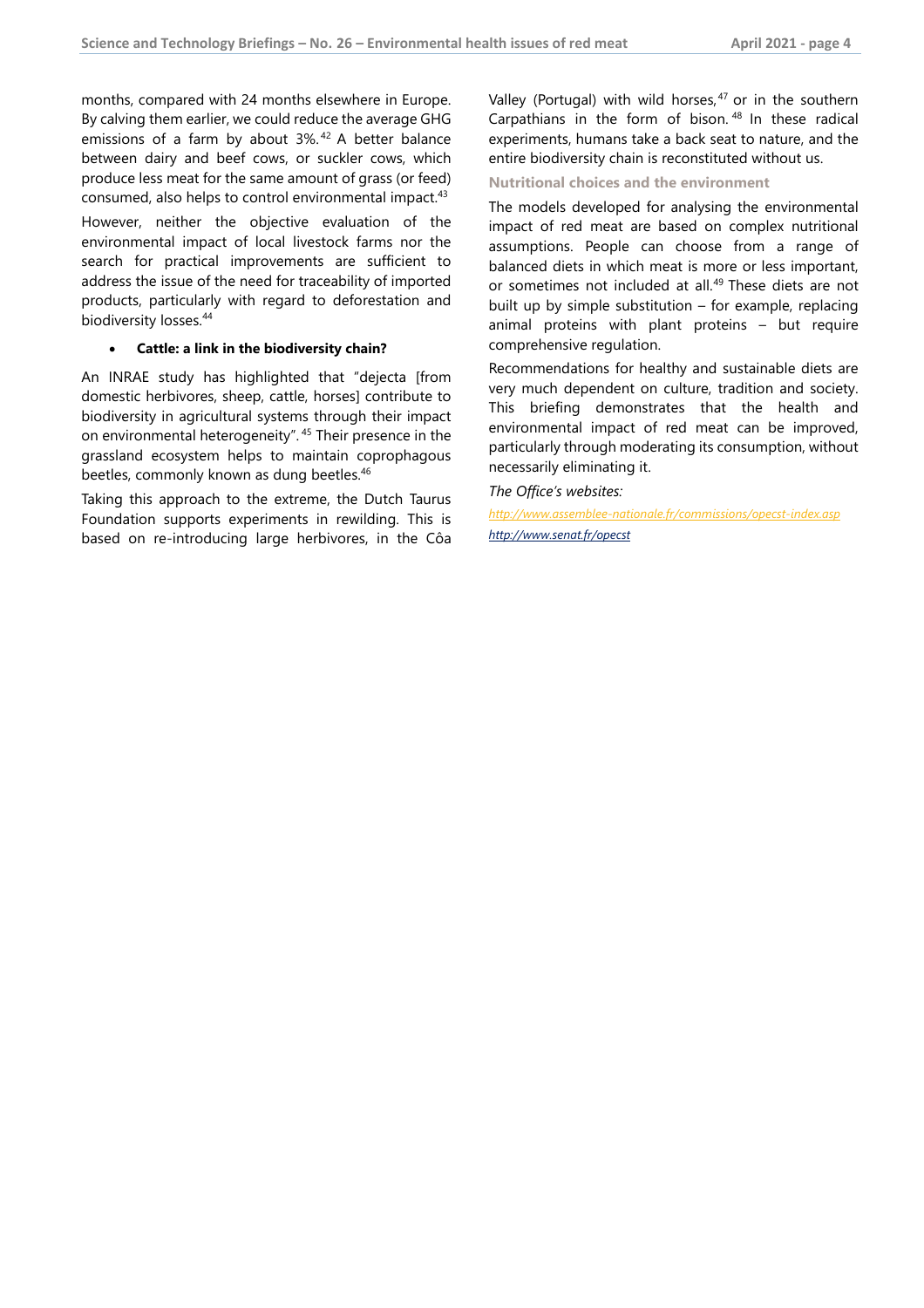*Mrs. Carine Barbier, CNRS Research Engineer and co-author of a study on the carbon content of household food in France* 

*Mrs. Marie-Christine Boutron-Ruault, Inserm DR1 Research Director and internal gastroenterological specialist* 

*Mr. Jean-Louis Peyraud, Associate Scientific Director for Agriculture at the INRAE* 

*Mr. Fabrice Pierre, Deputy Head of the INRAE "Human Nutrition" Department and Head of the "Prevention and Promotion of Carcinogenesis by Food" team at the INRAE ToxAlim research unit* 

*\_\_\_\_\_\_\_\_\_\_\_\_\_\_\_\_\_\_\_\_\_\_\_\_\_\_\_\_\_\_\_\_\_\_\_\_\_\_\_\_\_\_\_\_\_\_\_\_\_\_\_\_\_\_\_\_\_\_\_\_\_\_\_\_\_\_\_\_\_\_\_\_\_\_\_\_\_\_\_\_\_\_\_\_\_\_\_\_\_\_\_\_\_\_\_\_\_\_\_\_\_\_\_\_\_\_\_\_\_\_\_\_\_\_\_\_\_\_\_\_\_\_\_\_\_\_\_\_\_\_\_\_\_\_\_\_\_\_\_\_\_\_\_\_\_\_\_* 

*Mr Franck Porcher, Managing Director, Cécile Crespel, Sales Manager, Justine Bercy, Engineer, Charlotte Epinay, Communications Consultant, and Théo Mannechez, Research Officer, from Cooperl Environnement* 

# *References*

*1 Michel Pastoureau (2010). "Les Couleurs de nos souvenirs" (The Colours of our Memories). Published by Éditions du Seuil, "The 21st Century Bookshop", 2010* 

*2 Under the heading "Welfare and Protection of Calves" (sic), the Ministry for Agriculture presents the situation as follows: "Veal calves are cattle that are slaughtered by the time they are 8 months old. They are bred for their meat. The meat should be a light pink colour in order to satisfy the expectations of French consumers. At birth, the calves' muscles are light in colour. They turn red when the animals start eating iron-rich foods, such as grass. The calves are kept in a barn or cowshed to prevent them from eating it." https://agriculture.gouv.fr/le-bien-etre-et-la-protection-des-veaux A briefing from the Assemblée nationale on nitrite salts in the food industry, published in January 2021, gives an example of the same phenomenon in deli meats (charcuterie), stating that "the natural colour of cooked meat, namely ham, is not pink, but rather brown, grey or beige", and that this colour is modified by adding nitrite salts. https://www.assemblee-nationale.fr/dyn/15/rapports/cioneco/l15b3731\_rapport-information#* 

*3 Public notice issued by the French National Food Safety Agency (ANSES) in December 2016, Collective expertise report, "Updating the National Nutrition and Health Programme (PNNS) guidelines: revision of the food consumption guidelines", page 27: "In most epidemiological studies and in international expert literature, the term "non-poultry meat", i.e. beef, pork, veal, mutton, lamb, goat and horse meat, is grouped under the term "red meat". To avoid any risk of confusion with the term "red meat", which in French includes beef, mutton, lamb and horsemeat, the term "non- poultry meat" is used in this document." For the record, many other species are also eaten around the world: rabbits, kangaroos, deer, wild boar, etc.… https://www.anses.fr/fr/system/files/NUT2012SA0103Ra-1.pdf* 

*4 Roland Barthes (1951). "Le bifteck et les frites" (Steak and chips), Mythologies, published by Éditions du Seuil, coll. "Points", pages 72-74* 

*5 The OECD (2021), Meat consumption (indicator). https://data.oecd.org/fr/agroutput/consommation-de-viande.htm* 

*6 G. Tavoularis G. and E. Sauvage, 2018, The new generations are transforming meat consumption, Consumption and lifestyles, CREDOC No. 300, Deloitte Sustainable Development, September 2018 https://www.credoc.fr/download/pdf/4p/CMV300.pdf* 

*7Santé publique France (2019), "Adéquation aux nouvelles recommandations alimentaires des adultes âgés de 18 à 54 ans vivant en France" (Compliance with the new dietary recommendations for adults aged 18 to 54 living in France), https://www.santepubliquefrance.fr/determinants-de-sante/nutrition-et-activite-physique/documents/rapportsynthese/adequation-aux-nouvelles-recommandations-alimentaires-des-adultes-ages-de-18-a-54-ans-vivant-en-franceetude-esteban-2014-2016.-volet-nutrition (table 2, page 3)* 

*8 European Food Safety Authority (EFSA), Scientific Opinion of 23 September 2015 on dietary reference values for iron, EFSA Journal, 21 October 2015, page 13: https://efsa.onlinelibrary.wiley.com/doi/epdf/10.2903/j.efsa.2015.4254. The EFSA refers to HF Balder, J Vogel, MC Jansen, MP Weijenberg, PA van den Brand, S Westenbrink, R van der Meer and RA Goldbohm, 2006. Heme and chlorophyll intake and risk of colorectal cancer in the Netherlands cohort study. Cancer Epidemiology, Biomarkers and Prevention, 15, 717-725 https://cebp.aacrjournals.org/content/cebp/15/4/717.full.pdf* 

*9 The National Academy of Medicine Bulletin (November 2011), Volume 195, No. 8, Report from the joint session of the French Academy of Agriculture and the National Academy of Medicine concerning beef in the diet, pages 1783-1829: "After black pudding, beef has the highest total iron and Heme iron content, and is significantly higher than mutton, pork and poultry" (page 1791) https://www.academie-medecine.fr/apports-nutritifs-des-viandes-bovines/*

*10 A Pourkhalili, M Mirlohi and E Rahimi (2013). Heme iron content in lamb meat is differentially altered upon boiling, grilling, or frying as assessed by four distinct analytical methods. Scientific World Journal, 2013, 374030 https://www.researchgate.net/publication/237057692\_Heme\_Iron\_Content\_in\_Lamb\_Meat\_Is\_Differentially\_Altered\_upon\_Boili ng\_Grilling\_or\_Frying\_as\_Assessed\_by\_Four\_Distinct\_Analytical\_Methods*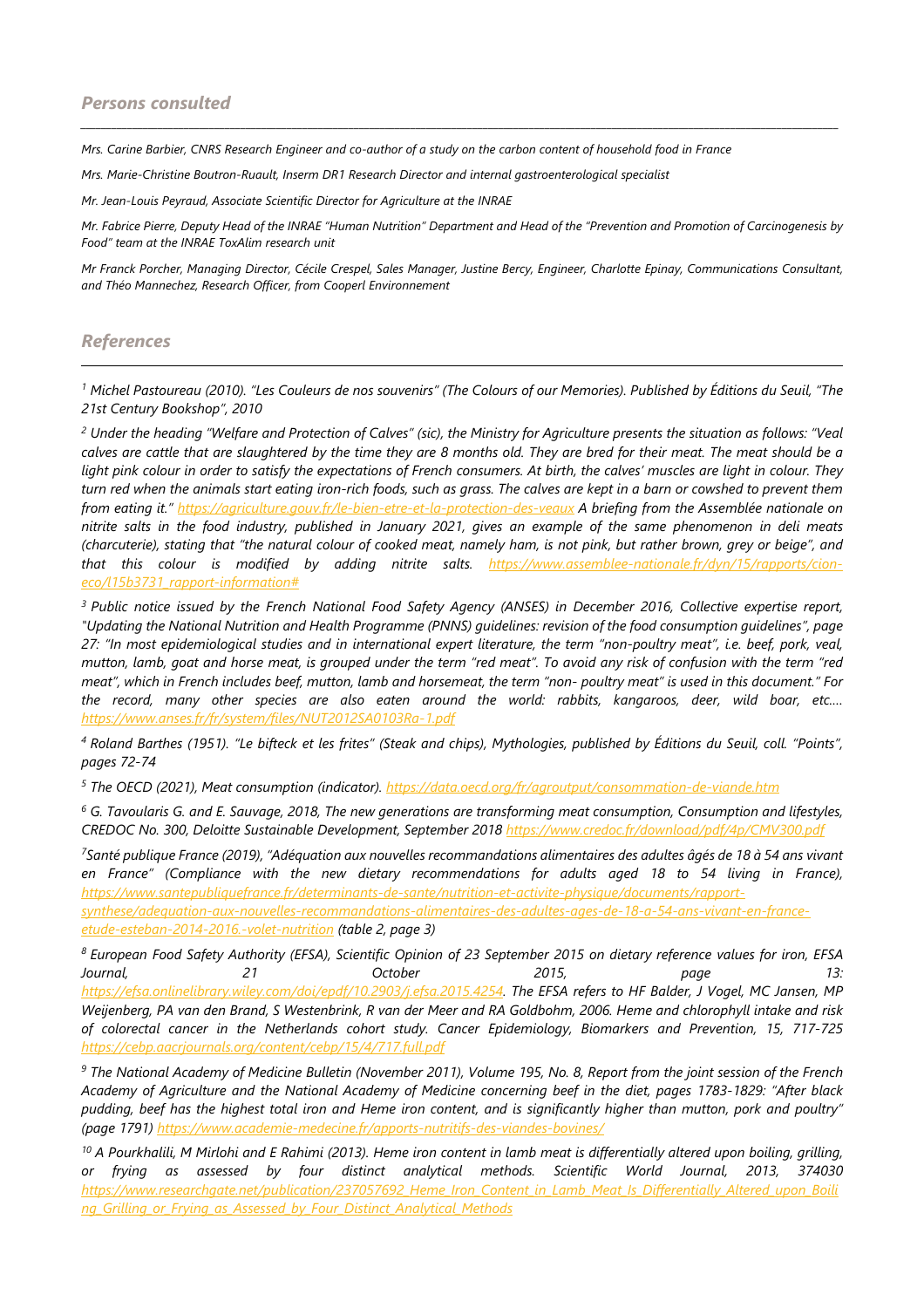*11 Valérie Weinborn, Fernando Pizarro, Manuel Olivares, Alex Brito, Miguel Arredondo, Sebastián Flores and Carolina Valenzuela, "The Effect of Plant Proteins Derived from Cereals and Legumes on Heme Iron Absorption", Nutrients, vol. 7, No. 11, November 2015, p. 8,977–8,986. https://www.ncbi.nlm.nih.gov/pmc/articles/PMC4663574/ "Hallberg and Rossander found that when half of the meat was replaced by "soy-meat" in hamburgers, the total amount of Fe absorbed, including Heme Fe, was much lower. The addition of Heme Fe as blood to the half meat, half soy hamburgers resulted in an increase in the absorption of Fe to the level measured in all meat hamburgers."* 

<sup>12</sup> See the National Academy of Medicine Bulletin (November 2011), vol. 195, No. 8, supra.

l

*13 European Food Safety Authority (EFSA), Scientific Opinion of 23 September 2015 on dietary reference values for iron: "Iron is inefficiently and variably absorbed, depending on dietary and host-related factors." (p. 2)* 

*14 We thank Professor Serge Hercberg, President of the National Nutrition and Health Program, for drawing our attention to this point. The rates observed in non-menopausal women are in line with the PNNS2 public health objective (3%), but with some social inequalities. In fact, only women of child-bearing age in very precarious situations or in the Overseas Departments and pregnant women seem to be at high risk of iron deficiency anaemia.* 

*15 Marie-Christine Boutron-Ruault, Fabrice Pierre and Nadia Bastide (2018). Haem iron consumption and risk of colorectal carcinogenesis: interaction study with potentially protective polyphenols in the E3N cohort, and experimental validation in vivo. https://www.anses.fr/fr/system/files/181002-PNREST-PlanCancer-DP.pdf* 

*16 Programme national nutrition santé (National Nutrition and Health Programme) 2019-2023 https://solidaritessante.gouv.fr/IMG/pdf/pnns4\_2019-2023.pdf Among the specific objectives defined by the High Council for Public Health in its recommendation issued on 9 February 2018, one of them concerns non-poultry meat: "The consumption of "red" meat (i.e. beef,*  pork, veal, mutton, goat, horse, wild boar and deer) should be reduced in the population to the point where 100% of the *population consumes less than 500g of meat per week"* 

*17 See the Assemblée nationale's report on nitrite salts in the food industry: https://www.assemblee-nationale.fr/dyn/15/rapports/cion-eco/l15b3731\_rapport-information.pdf (p. 43)*

*18 R. Micha, S.K. Wallace and D. Mozaffarian (2010). Red and processed meat consumption and risk of incident coronary heart disease, stroke, and diabetes mellitus: a systematic review and meta-analysis. Circulation 121, 2271-83. https://www.ncbi.nlm.nih.gov/pmc/articles/PMC2885952/ The IARC defines processed meat as meat that has been "processed by salting, curing, fermenting, smoking, or other processes to enhance its flavour or improve its preservation. The majority of processed meats contain pork or beef, but processed meats may also contain other red meats, poultry meat, offal, and other by*products such as blood" (IARC monographs on the evaluation of carcinogenic risks to humans; volume 114, page 37) *https://publications.iarc.fr/Book-And-Report-Series/Iarc-Monographs-On-The-Identification-Of-Carcinogenic-Hazards-To-Humans/Red-Meat-And-Processed-Meat-2018* 

*19 G-C Chen, D-B Lv, Z Pang & Q-F Liu (2013). Red and processed meat consumption and risk of stroke: a meta-analysis of prospective cohort studies. European Journal of Clinical Nutrition 67, 91-95. https://www.nature.com/articles/ejcn2012180* 

*20 This information was provided to the rapporteur by Mr. Fabrice Pierre (see the list of persons consulted). In the study cited in point 23, the different consumption rates are defined as follows: "Averaged across studies, consumption (mean±SD) levels in the lowest vs. highest category of intake were 1.1±1.1 vs. 8.3±2.7 servings/week for red, 0.4±0.8 vs. 5.7±3.9 servings/week for processed, and 1.8±1.7 vs. 10.5±4.2 servings/week for total meat intake, respectively."* 

*21 See reference cited in the previous briefing, page 23.* 

*22 Nadia Bastide, November 2012, Heme iron and colorectal carcinogenesis, Study of mechanisms and research into preventive strategies, doctoral thesis from the University of Toulouse III, page 4: "(...) adding protective molecules to the production process of deli meats could help prevent colorectal cancer throughout the entire population, including the socially disadvantaged, who tend to be less receptive to dietary recommendations."* 

*23 Targeting colon luminal lipid peroxidation limits colon carcinogenesis associated with red meat consumption. Océane Martin, Nathalie Naud, Sylviane Taché, Laurent Debrauwer, Sylvie Chevolleau, Jacques Dupuy, Céline Chantelauze, Denis Durand, Estelle Pujos-Guillot Florence Blas-Y-Estrada, Christine Urbano, Gunter GC Kuhnle, Véronique Santé-Lhoutellier, Thierry Sayd, Didier Viala, Adeline Blot, Nathalie Meunier, Pascal Schlich, Didier Attaix, Françoise Guéraud, Valérie Scislowski, Denis E. Corpet and Fabrice HF Pierre. Cancer Prev Res - June 28 2018 - DOI: 10.1158/1940-6207.CAPR-17-0361*

*24 This information was provided to the rapporteur by Mr. Fabrice Pierre (see the list of persons consulted).* 

*25 Mr. Fabrice Pierre. Positive association between the consumption of red meat, deli meats and the risk of colon cancer: could we prevent it by modifying production and breeding methods? Innovations Agronomiques (Agricultural Innovations), INRAE, 2019, 78, pages 117-125.* ⟨*10.15454/8rkb-a908*⟩*.* ⟨*hal-02915127*⟩

*26 Following the presentation to the Council of Ministers of the "Climate and Resilience" bill resulting from the Citizens' Climate Convention, the Ministry for Ecological Transition commissioned the Boston Consulting Group to carry out a study to assess the impact of measures taken since 2017, as well as those currently being considered, on the low-carbon trajectory in terms of reducing greenhouse gas emissions by 40% by 2030. For livestock, see page 14. https://www.actu-*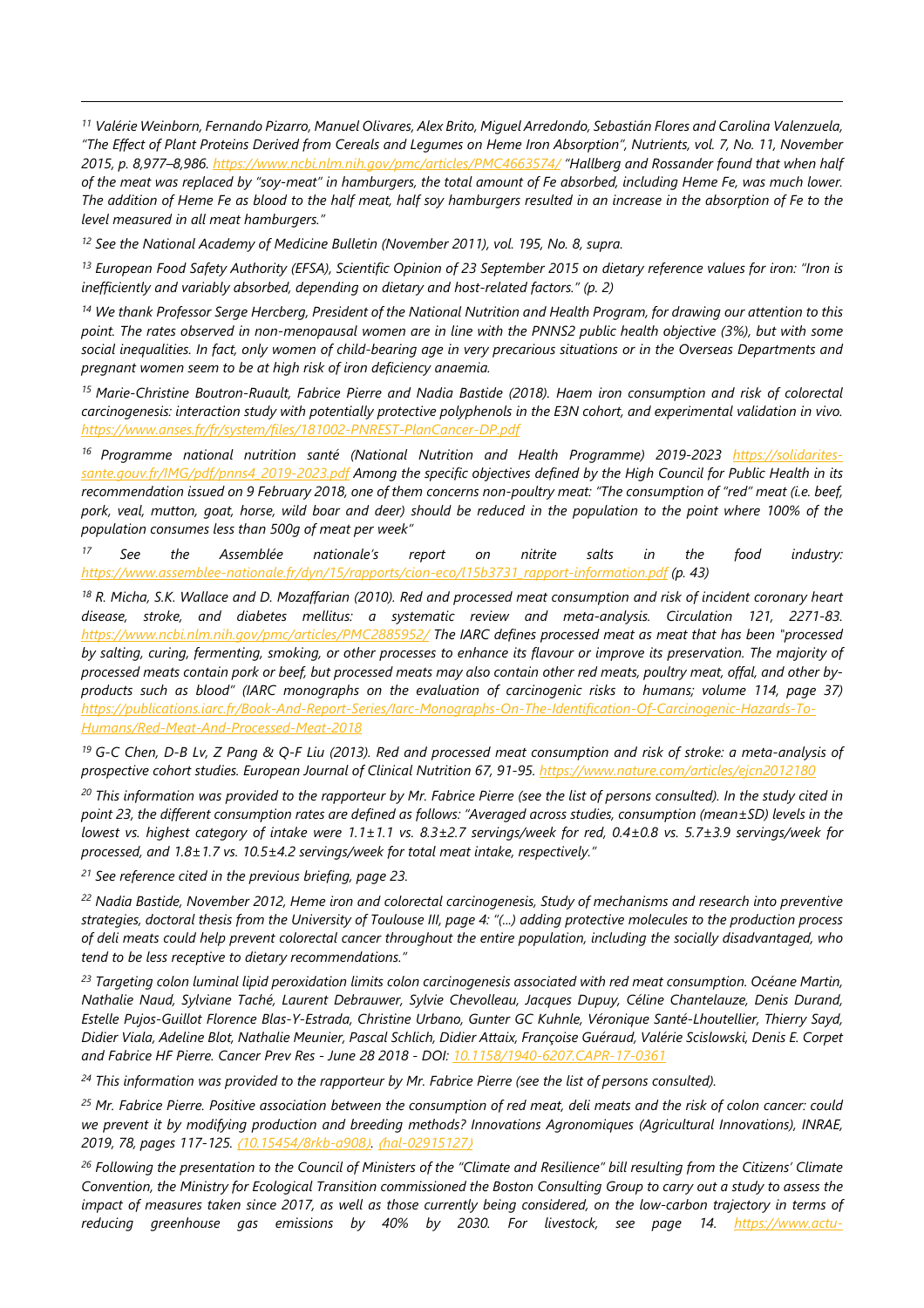*environnement.com/media/pdf/news-37027-etude-bcg-loi-climat.pdf The authors refer to "Climate change, water, agriculture: what trajectories for 2050?", a joint study by the General Council for the Environment and Sustainable Development (Conseil général de l'environnement et du développement durable - CGEDD) and the General Council for Food, Agriculture and Rural Areas (Conseil général de l'alimentation, de l''griculture et des espaces ruraux - CGAAER), published in December 2020 https://agriculture.gouv.fr/changement-climatique-eau-agriculture-quelles-trajectoires-dici-2050 With regard to the carbon footprint, it refers to the INRA study published in June 2019 - "Storing carbon in French soils: how much potential do we have to reach the "4 in 1000" objective and what will it cost?" https://www.territoires-climat.ademe.fr/actualite/etude-de-linrastocker-du-carbone-dans-les-sols-francais-quel-potentiel-au-regard-de-lobjectif-4-pour-1000-et-a-quel-cout* 

*27 Hannah Ritchie and Max Roser (2020) - "Environmental impacts of food production". Published online at OurWorldInData.org. Retrieved from: https://ourworldindata.org/environmental-impacts-of-food* 

*28 P. J. Gerber et al. (2013). "Tackling climate change through livestock: a global assessment of emissions and mitigation opportunities" (FAO, 2013). http://www.fao.org/3/a-i3437e.pdf Quote from page 13* 

*29 Louis Schweitzer (2020). Should we stop eating meat? (particularly page 65 onwards, "A disputed calculation").* 

l

*30 C. Barbier, C. Couturier, P. Pourouchottamin, J-M. Cayla, M. Sylvestre and I. Pharabod (2019). "The energy and carbon footprint of food production in France ", Club Ingénierie Prospective Energie et Environnement (the Energy and Environment Prospective Engineering Club), Paris, IDDRI, 24 pages, January 2019. http://www2.centrecired.fr/IMG/pdf/empreinte\_carbone\_alimentation\_en\_france\_fr\_052019.pdf (page 6)* 

*31 Greenhouse gases and air pollutants. Emissions assessment in France from 1990 to 2017. National Inventory Report. SECTEN report by the CITEPA, 2019.* 

*32 The National Academy of Medicine Bulletin (November 2011), Volume 195, No. 8, Report from the joint session of the French Academy of Agriculture and the National Academy of Medicine concerning beef in the diet, Contributed by Jean-Louis Peyraud, https://www.academie-medecine.fr/dimension-economique-et-impact-environnemental-de-la-production-de-viande-bovineen-france/* 

*33 Insofar as the permanent vegetation cover contributes to limiting the risk of water eutrophication, i.e. the imbalance of aquatic environments caused by an increased concentration of nitrogen and phosphorus. However, these grasslands need organic fertilisation and, to a lesser extent, mineral fertilisation with nitrogen, phosphorus and potassium. INRA (March 2012), J.-L. Peyraud, P. Cellier, (co-ord.), F. Aarts, F. Béline, C. Bockstaller, M. Bourblanc, L. Delaby, C. Donnars, J.Y. Dourmad, P. Dupraz, P. Durand, P. Faverdin, J.L. Fiorelli, C. Gaigné, A. Girard, F. Guillaume, P. Kuikman, A. Langlais, P. Le Goffe, S. Le Perchec, P. Lescoat, T. Morvan, C. Nicourt, V. Parnaudeau, J.L. Peyraud, O. Réchauchère, P. Rochette, F. Vertes, and P.Veysset. Nitrogen emissions from livestock farming, reducing losses and restoring balance. Collective scientific expertise report, the INRA (France), 527 pages. https://belinra.inrae.fr/doc\_num.php?explnum\_id=1794 See in particular "Nitrogen emissions related to grasslands and cropping systems", page 257 onwards.* 

*34 A. Gac, J. Agabriel, J.-B. Dollé, P. Faverdin and H. Van Der Werf, "Greenhouse gas mitigation potential in cattle production", Innovations Agronomiques (Agricultural Innovations) 37 (2014), 67-81, notably page 71 http://idele.fr/fileadmin/medias/Documents/INNOVATIONS\_AGRONOMIQUES\_37\_00-07-2014\_67-81.pdf* 

*35 M. Doreau, A. Farruggia, & P. VEYSSET (2017). Amenities and environmental impacts of French farms raising cattle for meat. INRAE Animal Productions, 30(2), 165-178. https://doi.org/10.20870/productions-animales.2017.30.2.2242* 

*36 S. Pellerin, L. Bamière, D. Angers, F. Béline, M. Benoît, J.P. Butault, C. Chenu, C. Colnenne-David, S. De Cara, N. Delame, M. Doreau, P. Dupraz, P. Faverdin, F. Garcia-Launay, M. Hassouna, C. Hénault, M.H. Jeuffroy, K. Klumpp, A. Metay, D. Moran, S. Recous, E. Samson, I. Savini and L. Pardon, 2013. How can French agriculture contribute to reducing greenhouse gas emissions? Mitigation potential and the costs associated with the ten technical actions. Study report, INRA (France), 454 pages https://www.inrae.fr/sites/default/files/pdf/37cdee0e58f99f555be7f4655faf63c0.pdf The 2 remaining recommendations are: Introduce more intermediate crops, inter-crops and grass strips in cropping systems in order to store carbon in the soil and reduce N2O emissions; reduce fossil fuel use for agricultural buildings and equipment in order to reduce direct CO2 emissions.* 

*37 Pierre-Henry Devillers (2002). "Fatty waste: how can it be recovered on site in four agricultural and food sectors?" Liaison Bulletin No. 6/20 of the Technical Centre for Cured Meat, Deli Meats and Canned Meat. https://www.ifip.asso.fr/sites/default/files/pdf-documentations/2002devillersbul6a.pdf* 

*38 Hassouna, Mélynda & Eglin, Thomas & Cellier, Pierre & Colomb, Vincent & Cohan, Jean-Pierre & Decuq, Celine & Delabuis, Monique & Edouard, Nadège & Espagnol, Sandrine & Eugène, Maguy & Fauvel, Yannick & Fernandes, Emilie & Fischer, Nicolas & Flechard, Christophe & Génermont, Sophie & Godbout, Stéphane & Guingand, Nadine & Guyader, Jessie & Lagadec, Solène & Rochette and Yvanne (2015). Measuring gaseous emissions from livestock: greenhouse gases, ammonia and nitrogen oxides. https://www.researchgate.net/publication/319976275\_Mesurer\_les\_emissions\_gazeuses\_en\_elevage\_gaz\_a\_effet\_de\_serre\_amm oniac\_et\_oxydes\_d%27azote* 

*39 Paul Laurent, Sophie Benchimol and David Guianvarc (2016). Technical, economic and environmental study on the largescale injection of bio methane into the natural gas network. https://www.ademe.fr/sites/default/files/assets/documents/injection-biomethane-reseau-gaz-rapport.pdf*